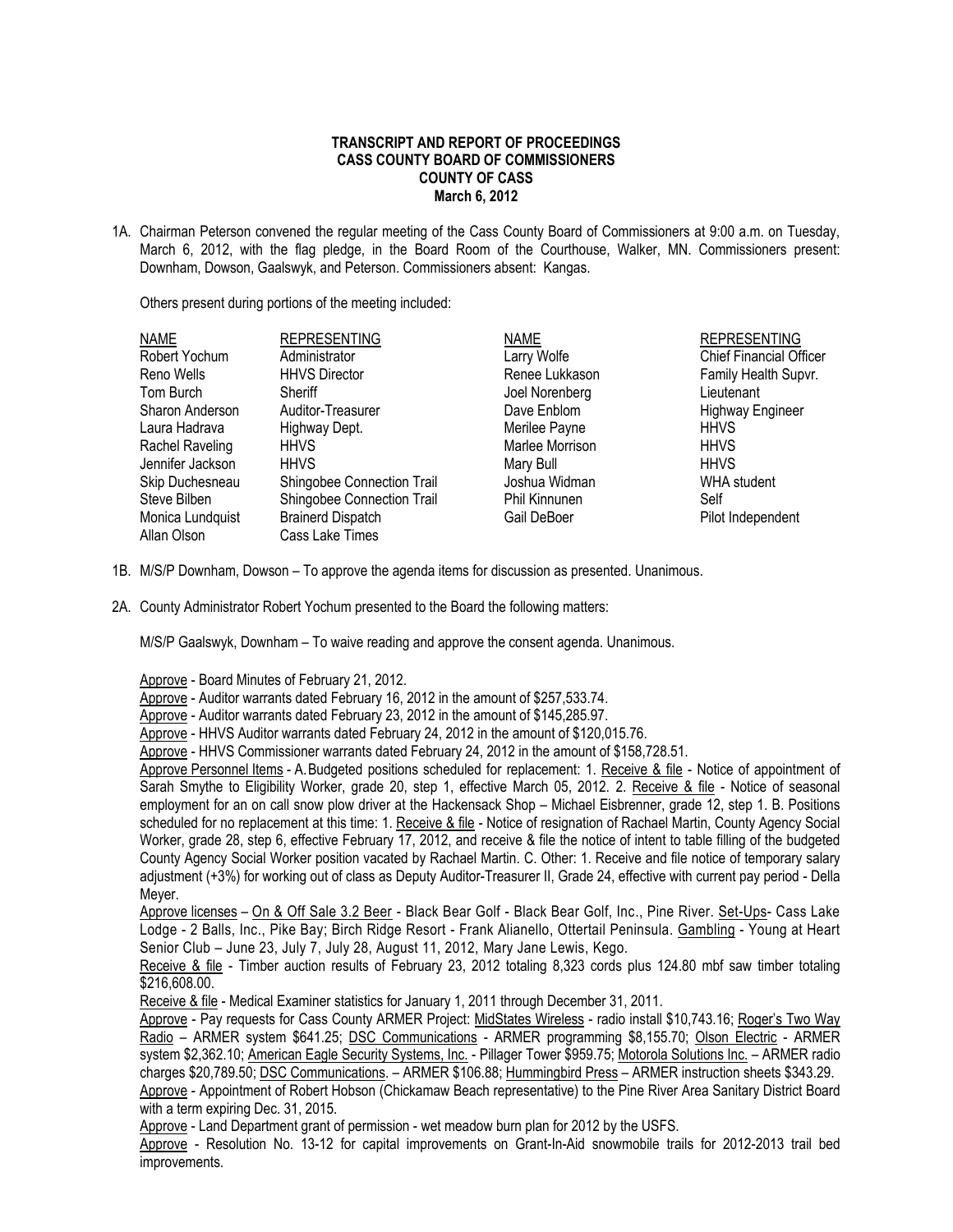Commissioner Gaalswyk offered Resolution No. 13-12 and moved its adoption, Commissioner Downham seconded:

WHEREAS, the MN DNR has established the Minnesota Snowmobile Trails Assistance Program Funding of Capital Improvement Projects and;

WHEREAS, multiple Cass County Grant-In-Aid Snowmobile trails have been identified by local clubs as having needs for improvements that exceed normal maintenance costs.

NOW, THEREFORE, BE IT RESOLVED, that the Cass County Board of Commissioners hereby authorizes the Cass County Land Department to participate in a grant agreement with the Department of Natural Resources for repairs to Cass County Grant-In-Aid using the Minnesota Snowmobile Trails Assistance Program Funding of Capital Improvement Projects. The total project cost is estimated at \$50,000.00 with the Cass County contribution equal to 35% of the actual cost.

Resolution No. 13-12 was adopted by majority vote: Ayes: Downham, Dowson, Gaalswyk, Peterson. Absent: Kangas. Nays: None.

Approve - Ricky Allan Gregory request to change spelling of his name and add reference to Exhibit A on an easement already granted for a 33' easement on existing trails to access PID #12-035-2415 located in 35-139-26 (Crooked Lake Twp.).

Receive and file - HHVS Cash Account Balance Comparison and Child Service Costs through January 2012.

Approve - Home and Community Based Services Contract for 2012-2014 between Cass County and VRI dba Neighbor Helpline.

Approve - Joint Powers Agreement for "Take It To The Box" with HHVS and City of Lake Shore.

Approve - Assessor's Office Abatements - Ellsworth Johnson - Pine River Twp., 31-022-3402 Damage/Fire Abatement - \$328 Refund \$152 2011.

Refer - Post-Employment Benefit Valuation Report to the Citizen Budget Committee.

Approve - Recorder's Office purchase of new plat color scanner, printer, and color plotter, not to exceed \$50,000.00 (Source of funds - Recorder's Office Technology Fund).

2B. Administrator Yochum presented a draft newsletter that with Board permission would be included in the 2012 property tax statements. Mr. Yochum acknowledged Auditor-Treasurer Sharon Anderson and Deputy Auditor.-Treasurer I Sue Gray for their exceptional job.

M/S/P Dowson, Gaalswyk – To approve an insert with the 2012 property tax statement focusing on Redistricting, Election Information, Protecting Critical Shorelands, "Take It To The Box", Health Guidelines on Eating Fish, NIXLE(Emergency Notification System), Prescription Drug Discount Card, and other general County information. Unanimous.

3A. Shingobee Trail Project committee members Steve Bilben, and Skip Duchesneau presented Phase 5 of the Shingobee Connection Trail - a bike trail from the Walker Area Community Center (WACC) along the Walker-Hackensack-Akeley School site through the Chippewa National Forest District Headquarters property, and a tunnel under Hwy #371 to the Walker City Park. Mr. Bilben reported that the project phases 1 through 4 are either complete or are scheduled for completion in 2012. Phase 5 would be coordinated with the USFS work on Hwy #371 scheduled for 2013. Mr. Duchesneau explained the trail funding status to date and the need for up to an additional \$150,000 from Cass County Conservation Fund #73. Committee members Bilben and Duchesneau emphasized that the \$390,000 contribution to date and the additional funds requested has allowed the project to match a multitude of other funding sources that will make trail improvements estimated at \$2,522,061. Administrator Yochum reviewed the Cass County Conservation Fund #73 budget status.

M/S/P Dowson, Downham – To approve the use of Conservation Fund #73 not to exceed \$150,000.00 for the Shingobee Connection Trail Phase V. Unanimous

4A. Highway Engineer Dave Enblom presented a request to revoke CSAH 37 as a State Aid Highway a one mile section of road on the Cass/Hubbard county line. Mr. Enblom presented Resolution No. 14-12 to revoke CSAH 37 as a State Aid Highway.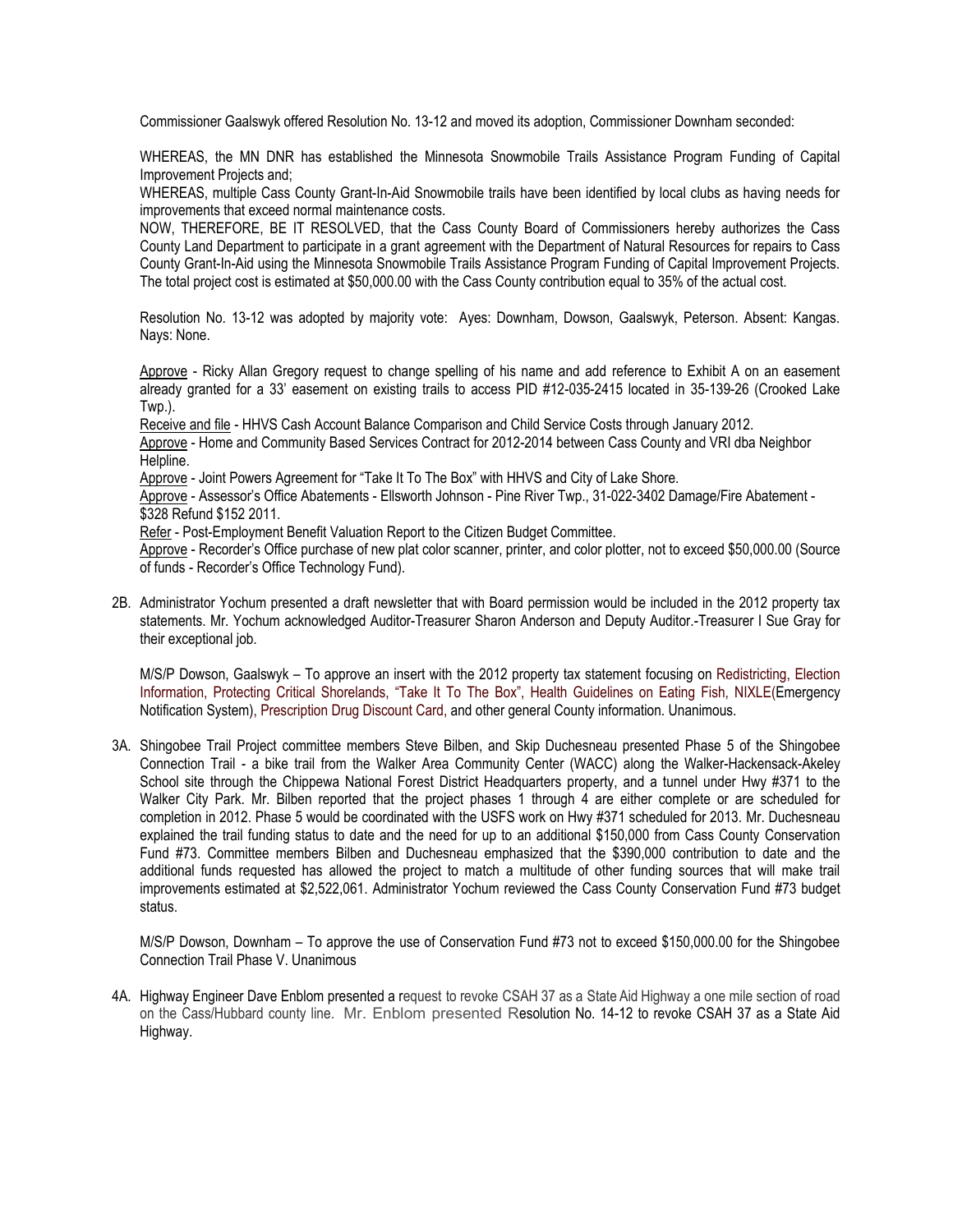Commissioner Dowson offered Resolution No. 14-12 and moved its adoption, Commissioner Downham seconded:

## RESOLUTION REVOKING COUNTY STATE AID HIGHWAY

WHEREAS, It appears to the County Board of the County of Cass that the road hereinafter described Is a County State Aid Highway Under the provisions of Minnesota Laws;

NOW, THEREFORE, BE IT RESOLVED, by the County Board of the County of Cass that the road described as follows, towit:

County State Aid Highway No. 37 – Beginning at a point on the Cass-Hubbard County Line near the southwest corner of Section 18, Township 141 North, Range 31 West, said point being on Trunk Highway No. 34; thence along the established center line of the public road, described as follows: From said point of beginning following a northerly direction along or near the said county line on the west line of Section 18 to the approximate southwest corner of Section 7, Township 141 North, Range 31 West, the north half of said county line portion to be assigned to Cass County and identified as Cass County State Aid Highway No. 37; thence continuing in a northeasterly direction across said Section 7 to a point on County State Aid Highway No. 12 in the northwest quarter of Section 7, Township 141 North, Range 31 West, and there terminating. Length – Approximately 1.4 miles.

be, and hereby is, revoked as a County State Aid Highway of said County subject to the approval of the Commissioner of Transportation of the State of Minnesota.

BE IT FURTHER RESOLVED, that the County Administrator is hereby authorized and directed to forward two certified copies of this resolution to the Commissioner of Transportation for his consideration.

Resolution No. 14-12 was adopted by majority vote: Ayes: Downham, Dowson, Gaalswyk, Peterson. Absent: Kangas. Nays: None.

Mr. Enblom presented a request to reassign the County State Aid Highway No. 37 designation and related mileage revocated pursuant to Resolution 14-12 to the proposed future AhGwahChing road corridor. The requested designation will satisfy the requirements of completing the AhGwahChing Trunk Highway 290 turnback process which includes the State providing a one time payment of approximately \$250,000 to Cass County. County Engineer Enblom explained that the County State aid designation and turnback process does not commit the County to any construction of the corridor at this time – subsequent County Board action would be required to actually order improvements.

Commissioner Gaalswyk offered Resolution No. 15-12 and moved its adoption, Commissioner Dowson seconded:

## RESOLUTION ESTABLISHING COUNTY STATE AID HIGHWAY

WHEREAS, it appears to the County Board of the County of Cass that the road hereinafter described should be designated a County State Aid Highway under the provisions of Minnesota Law.

NOW THEREFORE, BE IT RESOLVED, by the County Board of the County of Cass that the road described in attached EXHIBIT A be, and hereby is established, located, and designated a County State Aid Highway of said County, subject to the approval of the Commissioner of Transportation of the State of Minnesota.

BE IT FURTHER RESOLVED, that the County Administrator is hereby authorized and directed to forward two certified copies of this resolution to the Commissioner of Transportation for consideration, and that upon his approval of the designation of said road or portion thereof, that same be constructed, improved and maintained as a County State Aid Highway of the County of Cass, to be numbered and known as County State Aid Highway 37.

Resolution No. 15-12 was adopted by majority vote: Ayes: Downham, Dowson, Gaalswyk, Peterson. Absent: Kangas. Nays: None.

- 4B. Construction Design Engineer Laura Hadrava presented a status report on the reconstruction of CSAH 1 from Trunk Highway #210 to the City Pine River. Improvements starting in 1997 and scheduled through 2016 were discussed. The department has been pursuing completion of this County priority with recent completed projects and advocates moving planned improvements scheduled for 2014 and 2016 to earlier years as funding permits. No action at this time.
- 4C. Engineer Laura Hadrava presented bid results for award consideration for 2012 Contract No.: 60120, Project No SAP 011-601-020(CSAH 1), SAP 011-617-005(CSAH17), SAP 011-634-004(CSAH 34), SAP011-803-002(Backus main street), and CP 2012-1(109)(CR 109 paving). Bids were opened at 2:00 PM on March 1, 2012. Ms. Hadrava informed the Board that the Engineers estimate was \$3,204,949.04.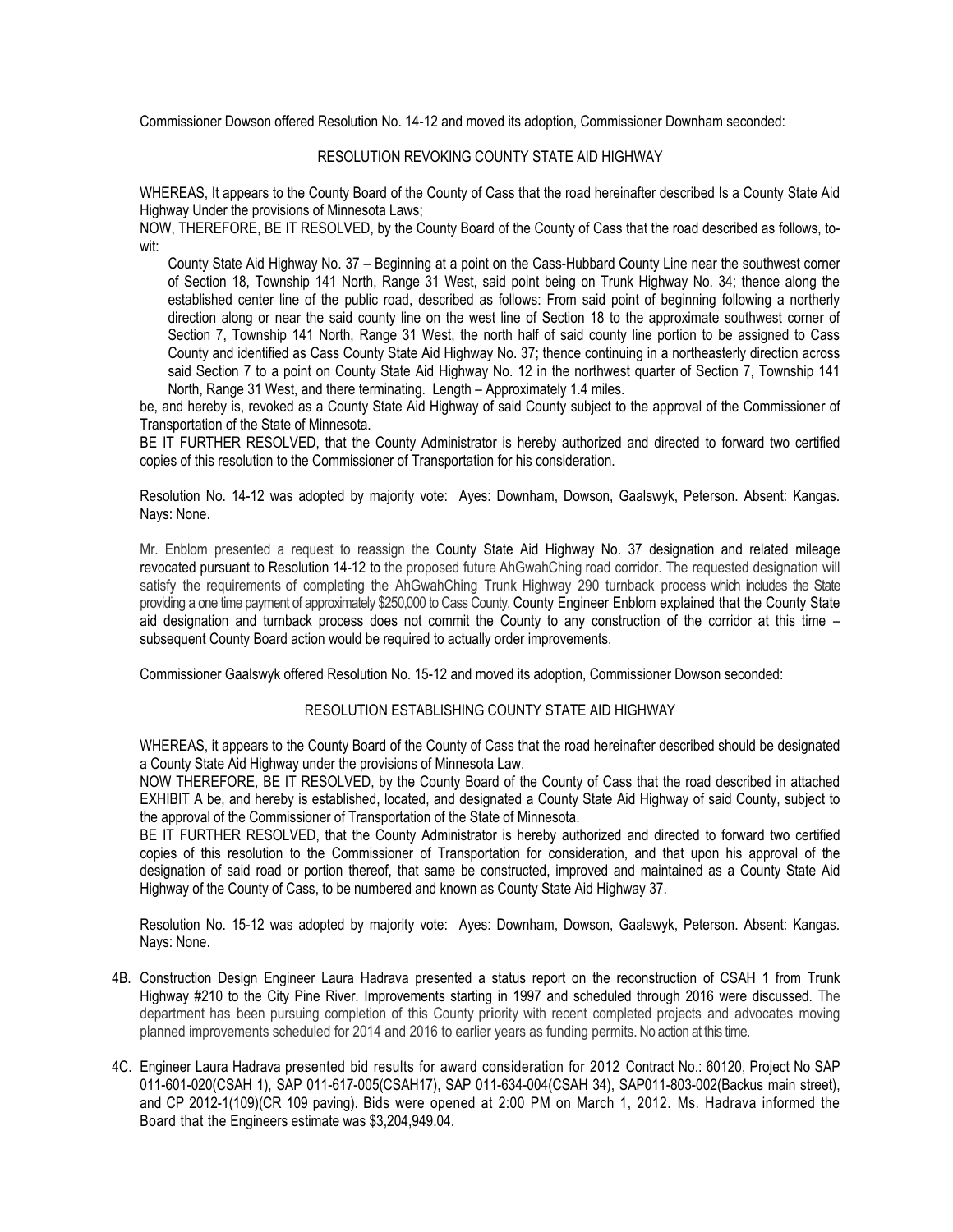M/S/P Dowson, Gaalswyk – To award the bid to the following apparent low bidder (received on March 1, 2012) for Contract No.: 60120, Project No.: CP 2012-1(109)(CR109 paving), SAP 011-601-020(CSAH#1), SAP 011-617-005(CR#17), SAP 011-634-004(CSAH 34), SAP 011-803-002(Backus main street) to Tri-City Paving, Inc. in the bid amount of \$3,100,829.05 (3.25% % under Engineers estimate of \$3,204,949.04). Unanimous.

Project No.: CP 2012-1(109), SAP 011-601-020, SAP 011-617-005, SAP 011-634-004, SAP 011-803-002 Engineers Estimate \$3,204,949.04

| Bidder                             | <b>Bid Amount</b> | Percent Over/Under Estimate |
|------------------------------------|-------------------|-----------------------------|
| Tri-City Paving, Inc.              | \$3,100,829.05    | 3.25% UNDER ESTIMATE        |
| Anderson Brothers Construction Co. | \$3,112,081.94    | 2.90% UNDER ESTIMATE        |
| Central Specialties, Inc.          | \$3.254.041.10    | 1.53% OVER ESTIMATE         |
| Knife River Materials              | \$3,267,494.42    | 1.95% OVER ESTIMATE         |

4D. County Administrator Yochum and Engineer Enblom summarized a committee meeting held Friday, March 2, 2012 with the Leech Lake Band of Ojibwe (LLBO). LLBO representatives included: Mick Finn, Steve White, Rich Robinson, Art Chase, Levi Brown, Bob Goggleye, Eli Hunt, and Rodney White. County representatives present were Dick Downham, Jim Dowson, Robert Yochum, Dave Enblom, and John Ringle. State Representative John Persell also participated. The committee discussed roads, trails, wastewater planning, and reuse of Ah-Gwah-Ching propane tanks. Mr. Yochum added that the elected officials expressed their appreciation for the positive attitude and relationships among the staff.

M/S/P Dowson, Peterson – To receive & file the Committee meeting notes of Friday, March 2, 2012 with the Leech Lake Band of Ojibwe. Unanimous.

- 5A. Family Health Supervisor Renee Lukkason presented an overview of the Women, Infant and Children (WIC) Program including key components, clients served and Cass County's role in the program. Ms. Lukkason reported that the WIC Program began in 1974 and is a public health program designed to improve the health of participating families that meet income eligibility guidelines. Cass County presently has 814 participants utilizing the WIC Program. Ms. Lukkason introduced Public Health Division employees Merilee Payne, Marlee Morrison, Jennifer Jackson, Mary Bull and Rachel Raveling who provide direct services under the program. The Board thanked Ms. Lukkason and the WIC program staff. No action necessary.
- 5B. HHVS Director Reno Wells updated the Board on recent correspondence from the MN Department of Human Services Commissioner Lucinda Jesson reporting excellent financial reporting for calendar year 2011. Mr. Wells also shared a recent audit indicating that Cass County is in federal compliance with IEVS (Income & Eligibility Verification System) client reporting system that cross-matches information with other government agencies. The Board asked the Director to acknowledge appropriate staff.
- 6A. Sheriff Tom Burch presented the 2011 Cass County Sheriff's Office annual report that included: calls for service data, civil process activity, new warrants entered, warrants cleared, criminal history checks, permits issued, recreation volumes, jail statistics, community outreach, average response times, and capital improvements. The Board thanked the Sheriff for the report. No Board action was necessary.
- 6B. Sheriff Burch presented a breakdown of the 2011 "Calls for Service" which totaled 17,451 in 2011. Statistics by Township, by City, and by patrol area were presented along with ten year trends. Each Township and City in the County will additionally receive a list of activity by type of calls for service. Sheriff Burch also commented that the Sheriff's Office was \$239,000.00 under budget in 2011.
- 6C. Lieutenant Joel Norenberg presented the jail inspection report dated January 24, 2012 from the MN Department of Corrections. Mr. Norenberg noted that the jail is in 99.99% in compliance in with the mandatory requirements and 100.00% in compliance in the essential requirements. Lieutenant Norenberg complimented jail staff in reaching this level of performance. No action necessary.
- 7A. Auditor-Treasurer Sharon Anderson acknowledged the public hearing notice for Tuesday, March 6, 2012 to consider the 2012 Cass County Commissioner Redistricting Plan. Ms. Anderson informed the Board that no related written comments from the public were received. No one in the room requested to be heard. Ms. Anderson presented Resolution No. 16-12.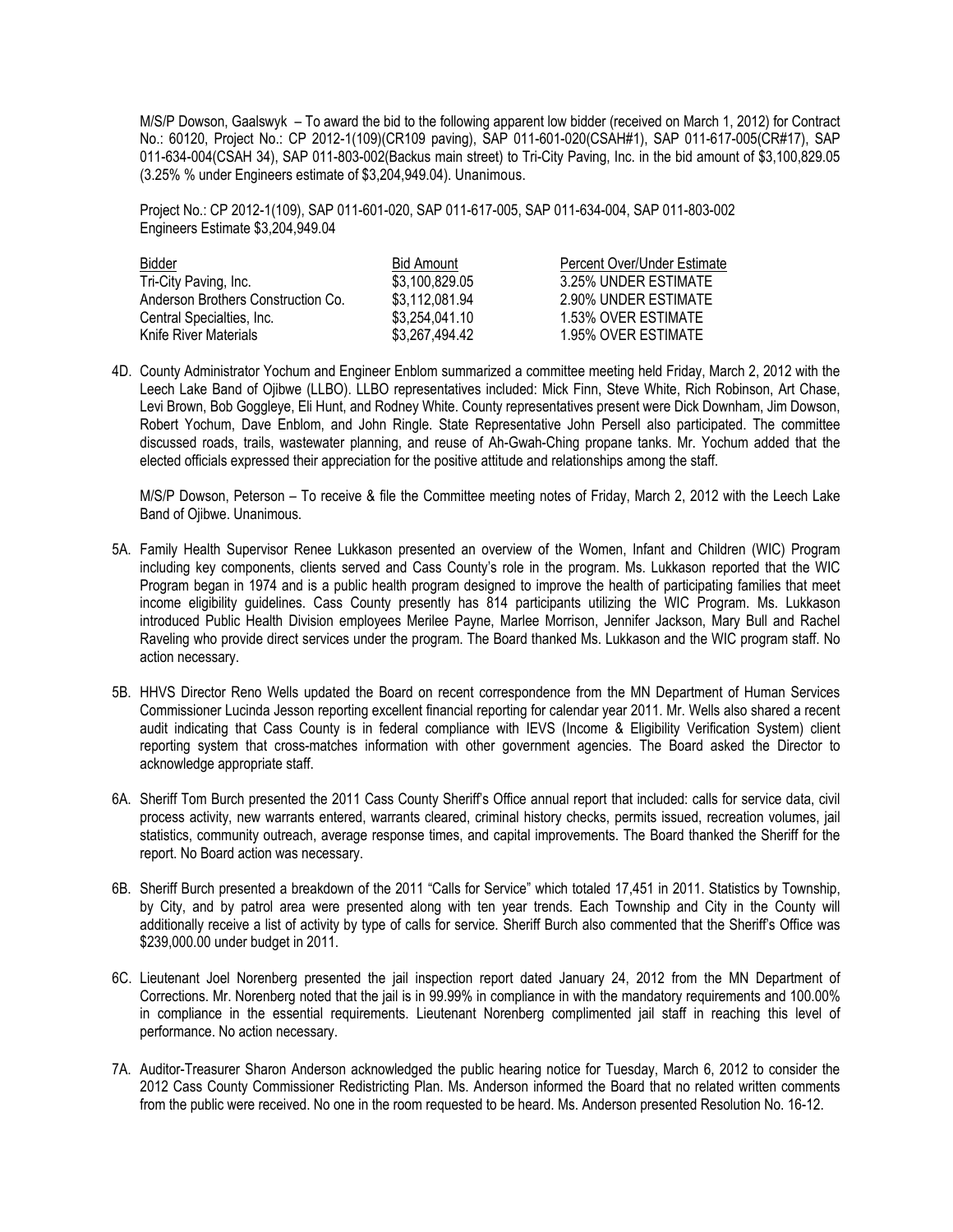Commissioner Downham offered Resolution No. 16-12 and moved its adoption, Commissioner Dowson seconded:

## 2012 Cass County Redistricting Plan

WHEREAS, Minnesota Statutes Chapter 375 establishes the procedure and requires a process for redistricting County Commissioner districts based on population figures from the Federal Census; and,

WHEREAS, Minnesota Statute section 204B.135, subd. 2 requires that County Commissioner Districts be redistricted within 80 days of when the legislature has been redistricted or at least 15 weeks before the state primary election, whichever comes first; and,

WHEREAS, the state redistricting plans were released on February 21, 2012, and municipalities in Cass County will complete the re-establishment of precinct boundaries no later than April 3, 2012, and,

WHEREAS, pursuant to law the 2010 Federal Census population figures shall be used to redistrict the Cass County Commissioner Districts, and that Commissioner Districts shall be bounded by town, municipal, ward, city district, or precinct lines; and,

WHEREAS, the Cass County Board has considered statutory requirements and general principles of redistricting including contiguity, regularity and compactness of proposed districts; population balance within allowed deviation of +/- 10%; minority populations; and communities of interest.

NOW, THEREFORE BE IT RESOLVED that the Cass County Board of Commissioners hereby adopts the redistricting plan described below, to be effective for the 2012 primary and general elections:

District 1 - East Gull Lake, Fairview Township, Lake Shore, Pillager, Sylvan Township (2 Yr. Term ending January, 2015)

District 2 - Becker Township, Byron Township, Homebrook Township, Loon Lake Township, Maple Township, May Township (1), Meadowbrook Township, Moose Lake Township, Motley(pt) (1), Pine River, Pine River Township, Walden Township, Wilson Township (4 Yr. Term ending January, 2017)

District 3 - Ansel Township, Backus, Barclay Township (2), Beulah, Birch Lake Township, Blind Lake Township, Bull Moose Township, Bungo Township(2), Chickamaw Beach (2), Crooked Lake Township, Deerfield Township, Hackensack, Hiram Township, McKinley Township, Ponto Lake Township, Poplar Township (2), Powers Township, Thunder Lake Township, Trelipe Township, Woodrow Township (4 Yr. Term ending January, 2017)

District 4 - Inguadona Township, Kego Township, Lima Township (5), Longville, Rogers Point, Pine Lake Township, Remer, Remer Township, Shingobee Township P-1, Shingobee Township P-2, Smoky Hollow Township (5), Turtle Lake Township, Wabedo Township, Walker (Continuation of Current Term ending January, 2015)

District 5 - Bena, Boy Lake Township, Boy River, Boy River Township, Cass Lake, Federal Dam, Gould Township, Hardwood South, Leech Lake Township, Ottertail Peninsula Township, Pike Bay Township, Rogers Township, Salem Township, Slater Township, Sucker Lakes, Torrey Township, Wahnena, Wilkinson Township, Willow River, Winnie Portage Lakes (4 Yr. Term ending January, 2017)

BE IT FINALLY RESOLVED that the proposed districts are identified in a map of the County attached hereto and marked Exhibit A which by reference is hereby made a part hereof.

Resolution No. 16-12 was adopted by majority vote: Ayes: Downham, Dowson, Gaalswyk, Peterson. Absent: Kangas. Nays: None.

Ms. Anderson presented Resolution No. 17-12 that establishes voting precinct boundaries for the Unorganized areas of Cass County that include - Hardwood South, Rogers Point, Sucker Lakes, Wahnena, Willow River, and Winnie Portage Lakes.

Commissioner Dowson offered Resolution No. 17-12 and moved its adoption, Commissioner Downham seconded:

WHEREAS, Minnesota Statutes 204B.14 requires at minimum all municipalities in the state to re-establish voting precinct boundaries every ten years following the federal census and after completion of State redistricting, and WHEREAS, the State redistricting plans were released on February 21, 2012 based on the 2010 federal census population. NOW THEREFORE BE IT RESOLVED that the Cass County Board of Commissioners, acting as the Township Board, hereby re-establishes voting precinct boundaries for the Unorganized areas of Cass County herein listed. Maps of these boundaries are on file and will be disseminated as required by law, and notice given to the Cass County Auditor-Treasurer.